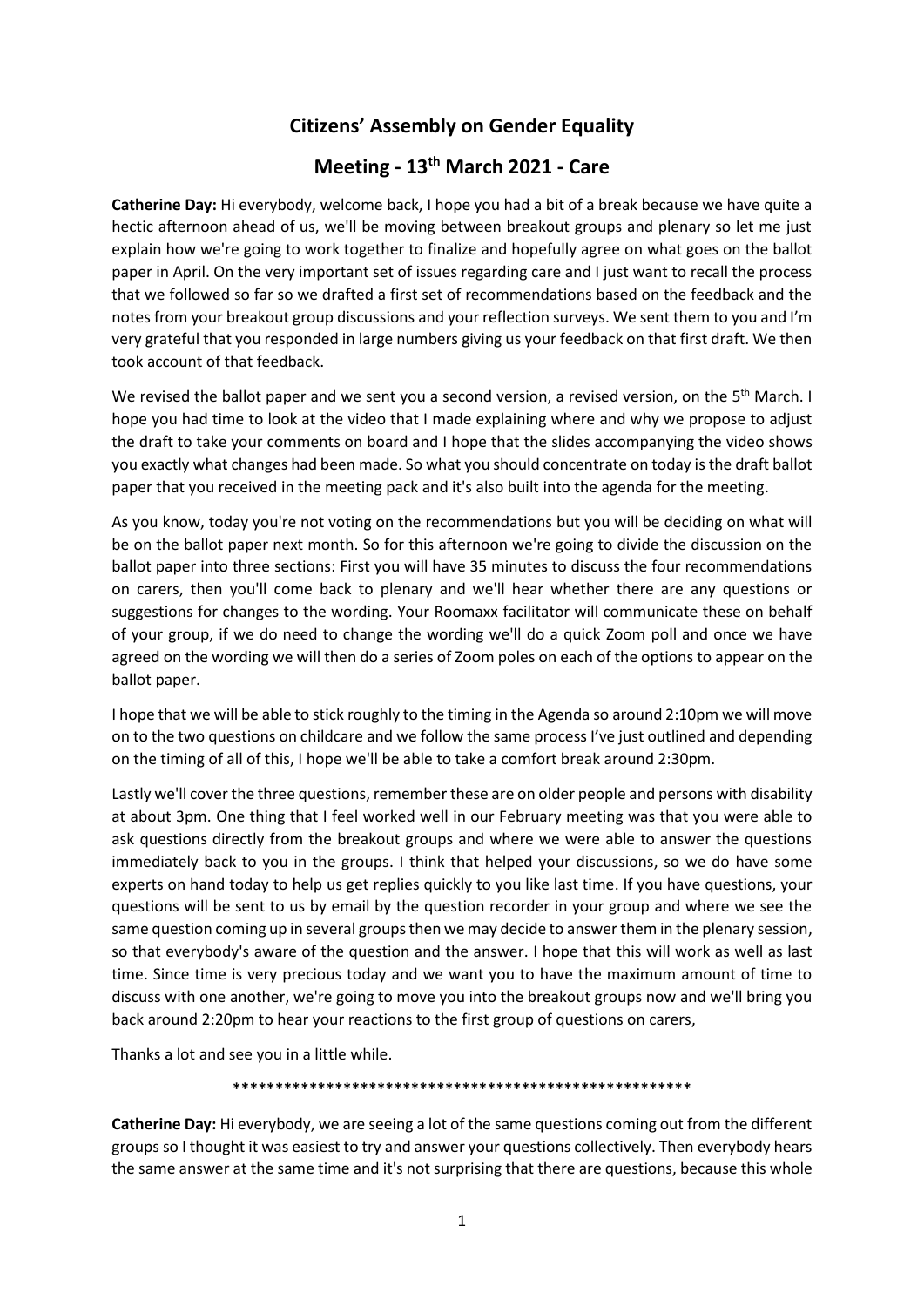area is quite a complicated set of social welfare payments and tax credits and training and all the rest of it.

So the kind of questions that are being repeated in different groups are:

**Q.** What does the word disregard mean – **A.** Income disregard - means the limit below which peoples earnings are not affected, or it's as somebody put it in one of the question - is it a kind of a means test and yes it is, training or access to training and professional registration completely funded or subsidised at the expense of the individual. We haven't specified that what we're calling for is that carers should have access to all these accredited programs. In some cases their company may pay for it, in some places they may contribute themselves or in some cases the state may fund their access to the training programs, it depends on what it is.

Then we have the question about the question 1a clarification in relation to the pay structure and benefits: these apply to both public and private sector employees essentially what we're trying to do here is to align those who currently work in the private sector with the pay and conditions of those in the public sector. There is also a question about what is in place for recipients of the Carer's allowance: at the moment they are getting any credits or stamps, Claire from the ESRI can I ask you to reply to that question please?

**ESRI** – Sure, so basically while people are in receipt of carer's allowance they do get what we call credited stamps which means that when they come to say retirement age, over the years they were caring this would go towards their pension entitlement.

**Catherine Day** - The word individualized - what does that mean? In the recommendation 'The State should develop an individualized pension solution for carers to ensure they have an adequate income once they reach retirement age. That means anybody over 65 should be getting a personal pension doesn't depend on their marital status.

**ESRI -** So if you were over 65 and say your partner, husband or wife would be entitled to their pension rather than you getting something under their pension which would be lower. You'd be entitled to a full pension in your own right.

**Catherine Day:** Thank you - now question 3 does this refer to people who were on carers allowance or is this referring to paid carers by the state.

Sorry correction, recommendation 1 is about paid carers, recommendation 3 would be about people who are not normally classified as paid carers, others who do caring but who should now get a pension in the future, who don't get it at the moment.

Then we have what is the level of support grant mentioned in question 4 that is the carers support grant. It's €1800 at the moment and if carers get respite is it still a procedure that the respite receiver cannot leave the house and why?

Again we are not entering into the detail on that but we are making the point that the respite care should provide access to a range of respite services to meet individual needs so if the person needs to leave the house it should cover that kind of thing but that that will be the detail for the government to put in later. The question of what costs on caring are covered and what is reimbursed? Ursula could you answer this?

**Ursula Barry** – Could I come back to one other question the care support grant and that's what's used to be a respite grant that's only €1700, it's not, I think we said €1800 at the present time since June 2020. So what was the other question you wanted to ask?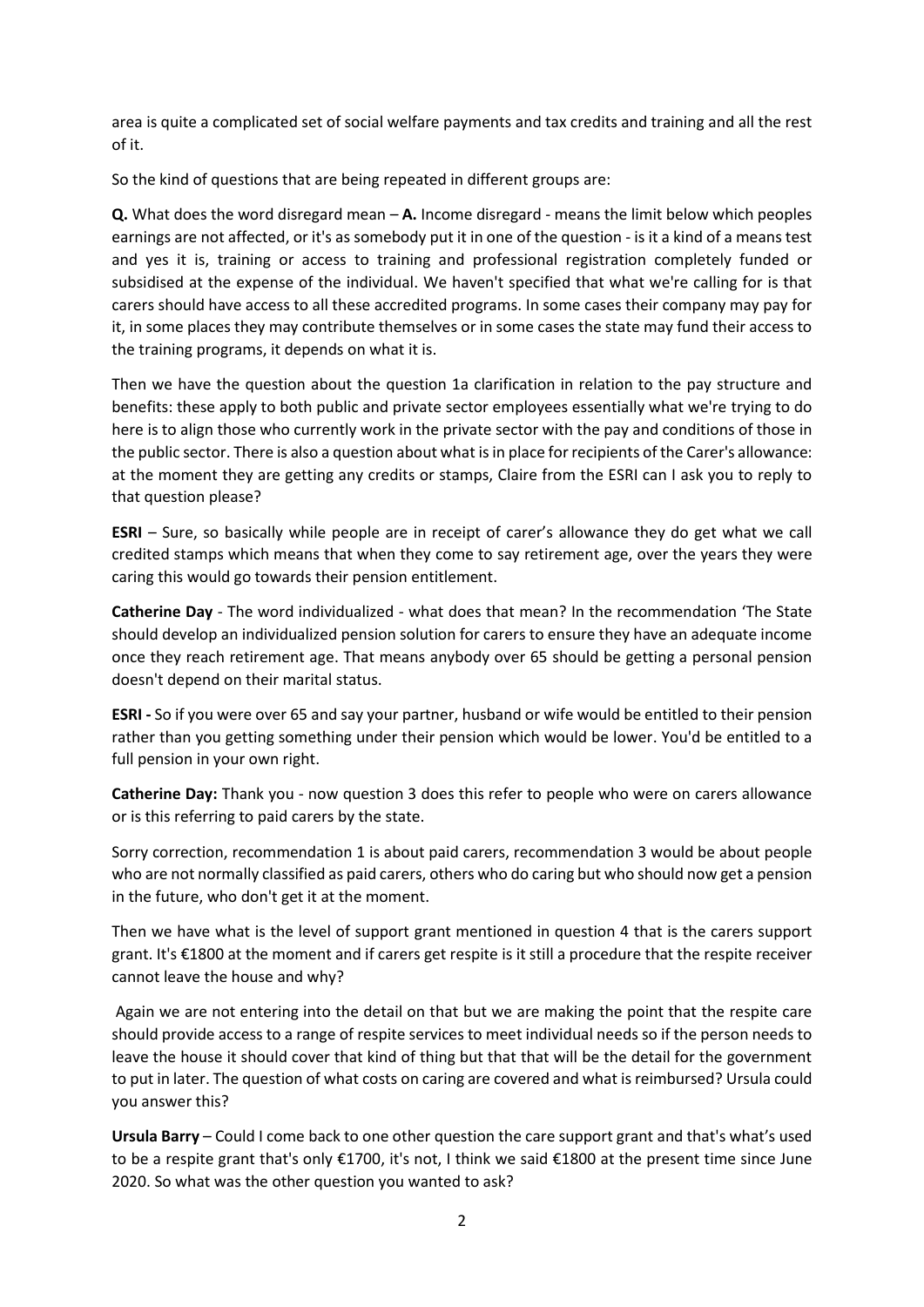**Catherine Day** - The costs for caring - what is reimbursed.

**Ursula Barry** - what we're suggesting there are additional costs that are attached to caring for example if you're caring for somebody with a disability you might have additional heating costs because of their conditions of the disability and there could be additional transport costs and so we're looking at the additional costs associated with care, In this kind of context. We're suggesting heating and transport costs in particular as an example.

**Catherine Day -** thank you very much Ursula, then another question - can carers be included in professional registration alongside nursing?

I think that would also depend on the course that they are doing, some courses would lead to professional accreditation some shorter ones would not, so again we can't cover every eventuality here but we're just making the general recommendation that anybody who's working as a carer should be able to do training and get their the professional qualifications that go with whatever training they do.

Excuse me a moment while l just check that we haven't missed out on any questions, you'll have to bear with us a little bit this afternoon because we're trying to do things in real time so just give me two minutes please, so I can check we haven't missed out on anything.

**Catherine Day -** Okay we're back. We have the next question, maybe I think Ursula or Claire (ESRI) may be the ones to answer this. Citizens are wondering about the difference between contributory and non-contributory pensions. What are the consequences and difference in payment for single people or married people?

**Ursula Barry -** The contributory pension is paid at a higher rate than the non-contributory pension there's a difference of about 28 euro per week at the moment and the thing about it is, we have discussed this in relation to carers but we've also discussed it in relation to welfare generally and that's going to come up in the April meeting. We were looking at maybe not having a distinction between contributing & non-contributory because a lot of the submissions raised that. So we're looking at maybe a universal pension entitlement that would be funded at the same level for every individual that reaches the age to 65, whether they've been a carer or not, they've been in paid employment or whatever their circumstances has been, the State would be a universal pension in that situation.

**Catherine Day -** The difference between payment for a single person or a married person.

**Ursula Barry -** At the moment in a household-based pension it's paid at 1.7 so you get a full pension and then a pension for a dependent adult, so that's 1.7 in total. So you get 100% and 70% pension.

**Catherine Day -** If you're a married person and in most cases the person would be the woman, she gets 0.7 of the pension in addition to the 100% in the house.

### **Ursula Barry** – Yes

**Catherine Day** – Okay, another this is a very specific question, this is currently the system will not allow a person to claim both the widow's benefit and sick benefit simultaneously they can claim only one, why is this? It seems very unfair!

**Ursula Barry -** I don't think that this comes within the scope of this Assembly and because it's going down another road of other forms of welfare payments. I'm sure there is unfairness in that but I don't think it's something we've particularly explored in this Assembly.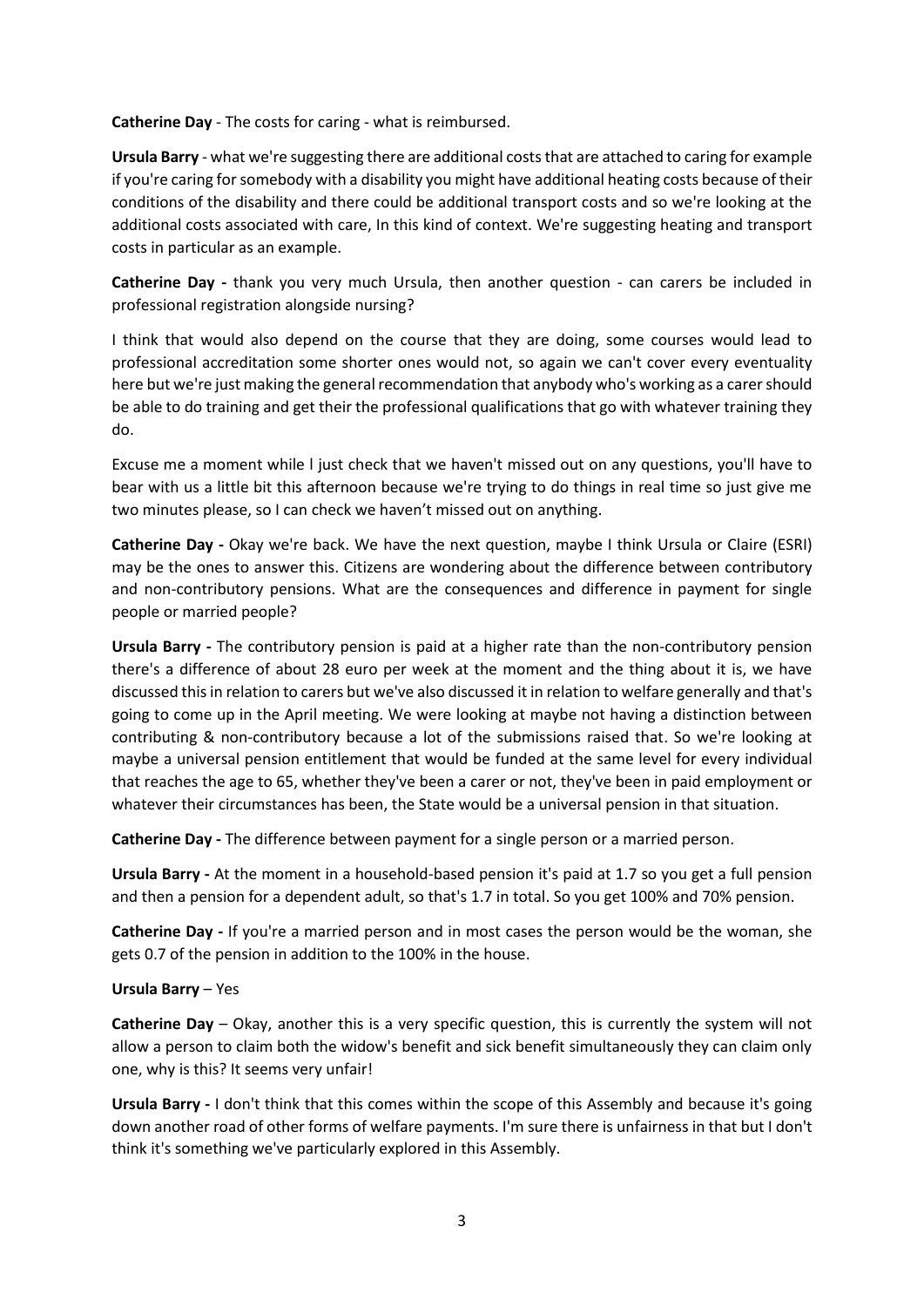**Catherine Day** - There was a suggestion to change the word adequate in question 4b providing adequate access to a range of respite services to meet individual needs. What we meant by the word adequate there - at the moment people can get an amount of money once a year but that may not be sufficient for them to be able to leave the house. Coming back to the previous question, if they're not able to pay for alternative care for the person whom they are caring for so by adequate we wanted to provide for whatever the person needing respite needed. I don't know what we would change it to but that's something I can't explain beyond that.

**Ursula Barry -** I think that adequate is used in other legislation and in other policy and structures in the system at the moment that's a recognizable word to use.

**Catherine Day -** Okay let me just check the chat line.

**Ursula Barry -** There is a suggestion somewhere to have costs that are legitimate costs?

**Catherine Day –** Yes but I don't think the State would…

**Ursula Barry -** I think use reasonable and adequate those are both familiar terms.

**Catherine Day -** okay so it was interesting to see that there were quite a few questions, the same questions coming from different groups and as I said this is a very complex area so I don't think we are ever going to be able to answer all the questions and all the possibilities that arise and as I think we have discussed several times we need to make recommendations that tell the State where you want to see change. We are not writing either tax or social welfare legislation so there will be a point where we have to stop, we can't be spelling out the details too much.

I'd like to get a sense of your mood now whether in the light of the answers that we've been able to give quickly, Is this enough for you or not. So we are going to take a quick Zoom poll now and I'm going to ask you to answer Yes or No to the following question.

The question is - Are you ready to vote now, are you happy in the light of the explanations to vote to take the poll on questions to 1 - 4 or do you want to discuss a bit more in which case we will put you back into the breakout groups for another 10 minutes and then come back and ask you if you're ready to vote.

So the poll will pop up now and if you're not, or you don't feel comfortable about voting now then you should answer No but if you feel that the answers have been enough and that you are happy to vote on the ballot that's proposed to you then click Yes. So take your time and click submit when you're clear that you've clicked the right box because once you click submit you can't change your votes. So take a few minutes to think about it and that way we'll get the mood of the meeting and then we'll follow up whichever is the majority of you.

**Catherine Day** - So I think everybody who wants to vote has had a chance to vote we have 90 people voting and if we can put the the poll results up on the screen please.

So we have 87% want to vote now 13% no - that's 78 people in favour of Yes and 12 people in favour of No.

So we will now go ahead with the vote, one thing I just want to mention before we actually vote and this is just a technical thing we can only take 25 Zoom polls in any meeting so for this reason as we go through the afternoon sometimes where there's only one option and the questions are straightforward we might put two together so we can save some Zoom polls to do what we've just done now which is to ask you whether you're ready to vote or not or whether you need more time.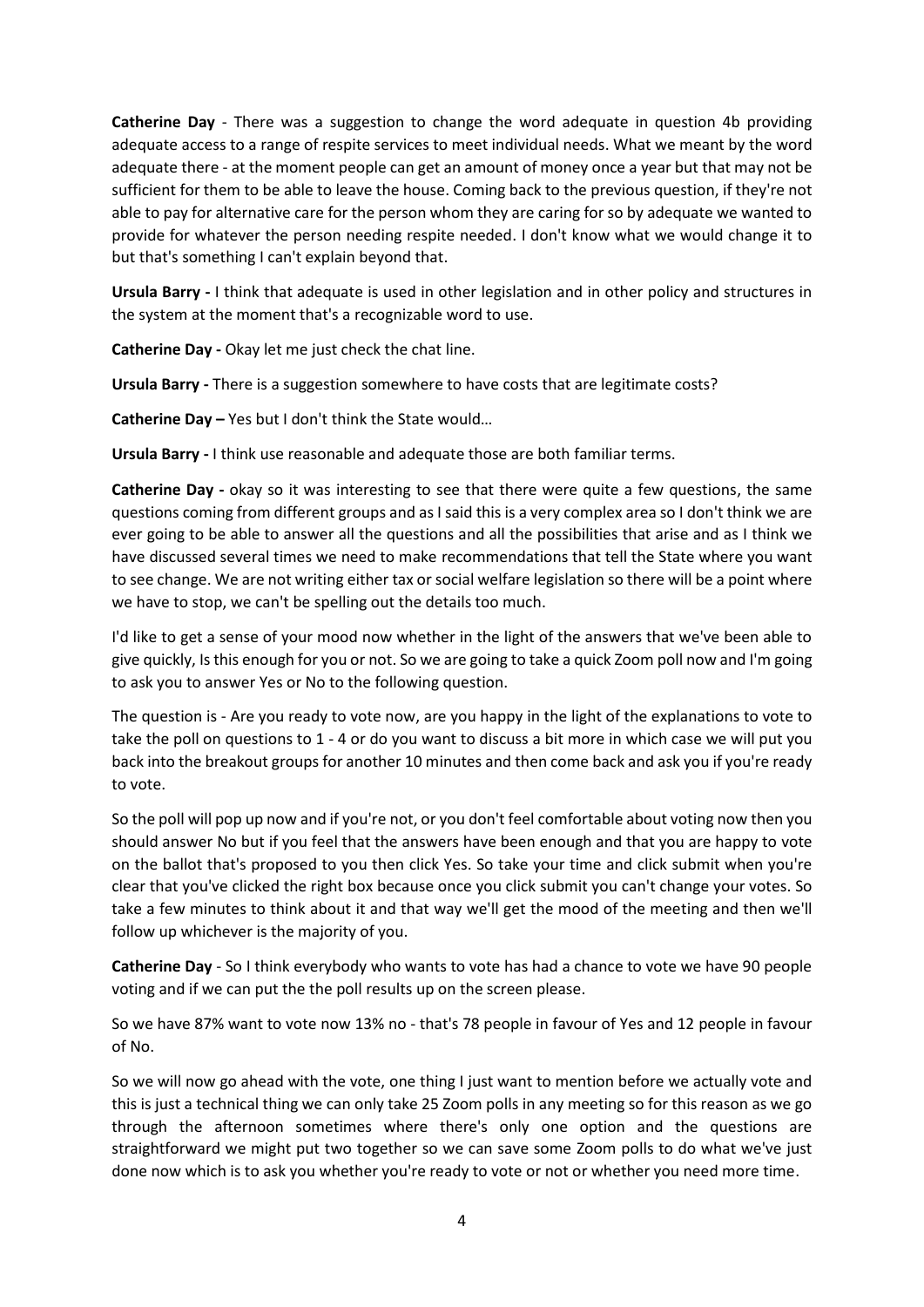For discussion - we're now going to go ahead with the poll on questions 1a and 1b each time we want to make sure that we can put the whole text up on the screen so that's how we're going to be grouping certain things together. So it will come up on the screen now in a moment and remember again you are not being asked to vote now you're being asked to decide that these are the questions that will be on the ballot paper. So now you can see questions 1a and 1b just take your time again now in the light of the discussion and to make sure that you're clear and then I will ask Darren to put up the poll in just a moment? Ok Darren I think we're now ready for the poll.

**Catherine Day -** So you'll hear me say this a lot this afternoon and in our next meeting so you're being asked to vote Yes or No to put these questions on the ballot paper take your time make sure you've clicked the right box for your opinion and then click submit and remember you can't change once you have clicked submit.

Ok so I think 90 people have voted again so Darren can you give us the results please. So we have for question 1a we have eight 91% in favour 9% no. That translates in terms of number of people - 82 people have voted Yes and 8 people voted No.

On the second question we have 93% in favour and 7% against and that translates into 84 people in favour and six people against.

Ok that's very clear thank you very much so we now have two questions are clear and we will move on now to question 2.

So now we're going to move on to question 2 which has four parts so we have 2 a 2 b 2 c and 2d and to make it more user-friendly we're going to use a separate poll for each part. So Lena could you put up the wording of question 2a please.

This is short and several of you had questions about the level of income disregard but it means, the maximum limit that you can earn, a sort of means test in other language. Ok so could we go to the poll now please Darren?

Ok so same format every time, take your time to click Yes or No depending on what your position is and then when you are sure you've clicked the right box for your position click submit please.

Ok so I think all 90 people have voted so can we see the results please Darren?

Ok so we have 96% in favour and 4% against that's 86 people voting Yes and 4 people voting No. Ok so that's question 2a now we're going to come to question 2b again Lena can you put that up on the screen please again a short question do you agree that this should be included on the ballot paper. Ok can we take the poll now please Darren and again just be sure that your vote is correctly appearing before you click submit.

Ok thank you Darren can we see the results please? OK so here on this one we have 93% in favour 7% against that's 84 people voting Yes and 6 voting No.

Ok then we come to question 2C relating to reform of the carers allowance. Ok and can we go to the poll now please Darren?

Ok so we now have 90 votes, Darren can you show us the results please? 80 people against 10. Ok thanks so here we have 89% in agreement 11% voting no that means 80 people voted Yes and 10 people voted No.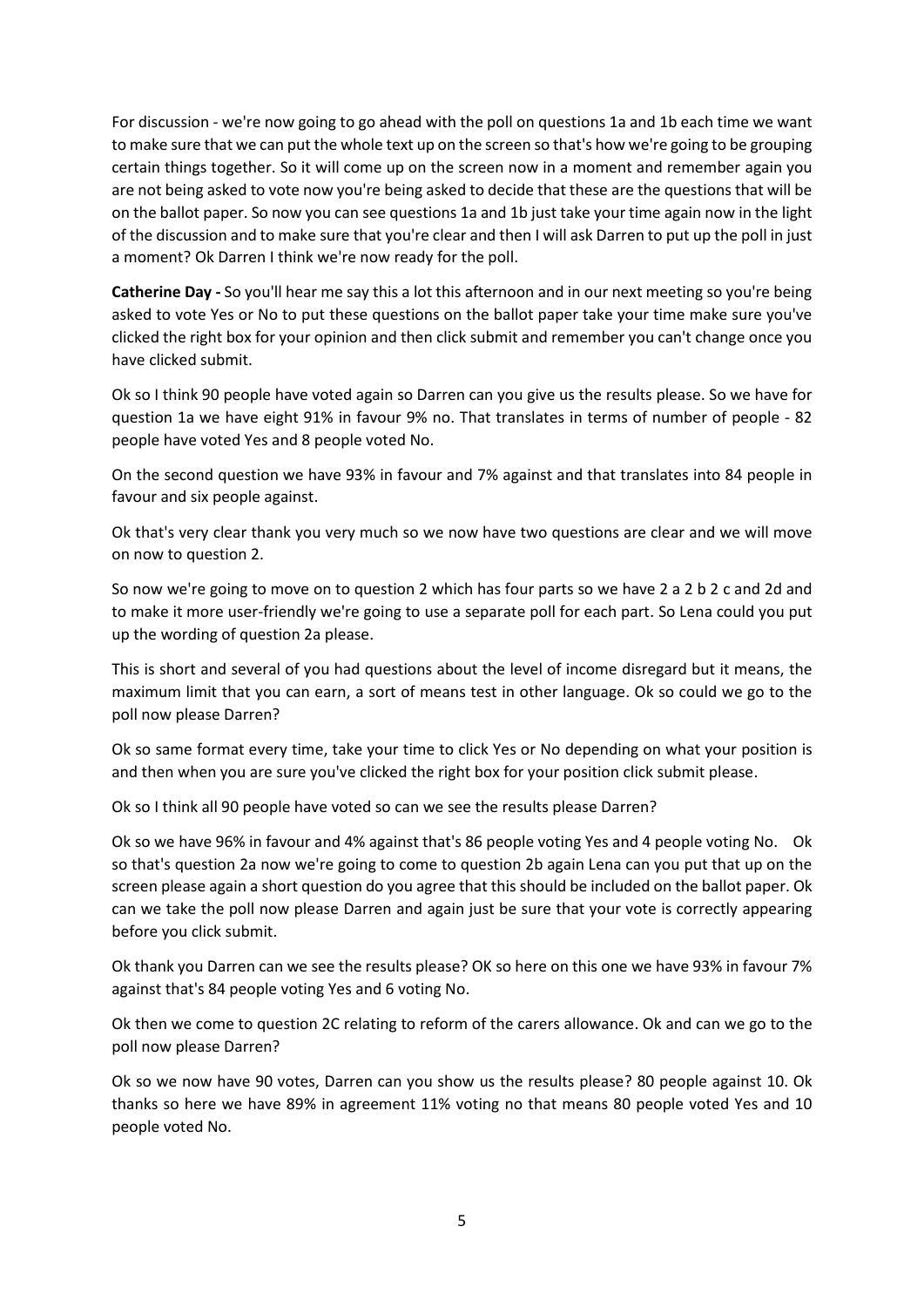Thank you very much and then we come to question 2d please Lena if you can put it up on the screen. So this is the one about access to state employment and training programs. Ok Darren can we go to the poll now please?

Ok so we have all the results in from the 90 people voting and Darren if you can put the results up please? Thank you, so this time we have 91% in favour of Yes 9% percent in favour of No. That means 82 people voting Yes and eight people voting No. Ok that's question 2 now we come to question 3.

Please Lena if you could put it up on the screen here we have explained that individualized means that the pension would go directly to the person qualifying for it so anybody over 65 would get their own pension.

Darren can we have the poll now please?

I think this time we have 89 people voting I will just give you another few seconds in case the last person does want to vote but if you don't want to vote that's fine.

Ok we still have all 90 voting so Darren can you put up the results please? Ok so here we have 96% in favour 4% against that's 86 people in favour and 4 people against.

Now we come to question 4 Lena if you could put up the slide on question 4 please? Now Darren if we could move to the poll please?

So again voting yes or no and just make sure before you click submit.

Ok we have 89 people have registered their opinion there's one person outstanding and we will just give them another few seconds in case you're having problems connecting or something but if not then, I'll take it that 1 person doesn't want to vote on this.

OK so I'm going to take it that one person is either absent or isn't voting on this so Darren can you show us the results please?

So on this we have 90% in favour and 10% against and that translates obviously if you're good at maths that's 80 people in favour and 9 against. Thank you now we'll come on to question 4b. This is on the question of respite services. Ok Darren can we come to the poll please?

So you'd be sick of hearing me say just check your answers before you click submit but it's important that you can't reverse your vote so please do make sure you're sure before you press submit.

Ok we're just waiting on the last person to vote we have 89 in the system, I will just give you a few more seconds. Yeah ok we're up to 90 now so Darren can you show us the results please?

Thank you very much so 92% in favour and 8% against that translates at 83 people in favour and 7 against.

So that completes questions 1 to 4, now I can see from the chat function that some people are asking can we adjust the questions etc. That's why I asked you to vote on whether you were ready to vote or not. I fully understand that some people would like to refine the wording or that you might have more questions but I need to sense the mood of the majority and to go with that of the majority. So if you want to propose changed wording you need to come very quickly and clearly with that and then we'll have to put that to a Zoom poll to see whether other people are willing to change the wording or not. I know it's a lot to get our heads around but I think despite the refinements that one or two groups would have liked to bring in I think that the wording of the recommendations is clear and will allow those to whom it's addressed, so our public representatives, to understand what the Assembly wants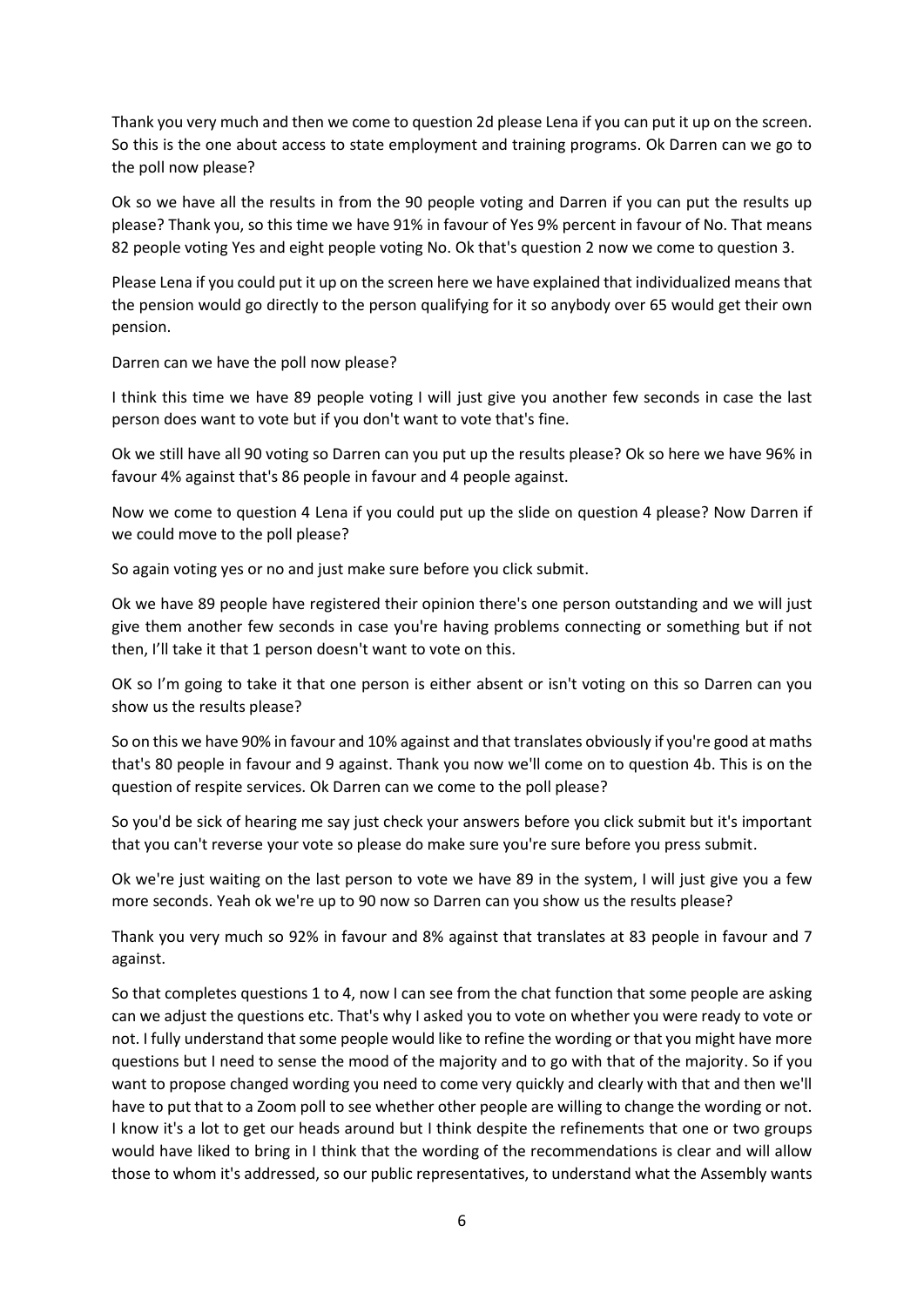to achieve and we will not be able to write in all the details anyway. I need to sense the majority and go with the majority.

We are going to put you back to your breakout groups now for 20 minutes to discuss the two questions on childcare so that's questions 5 and 6 and as before if you have any factual questions please email us and if you want to adjust the wording also please email us and then we'll try and find ways of discussing that when we see you again in 20 minutes time.

#### **\*\*\*\*\*\*\*\*\*\*\*\*\*\*\*\*\*\*\*\*\*\*\*\*\*\*\*\*\*\*\*\*\*\*\*\*\*\*\*\*\*\*\*\*\*\*\*\*\*\*\*\*\*\***

**Catherine Day -** Welcome back everybody. Now before we start looking at questions 5 and 6, I'm picking up a certain amount of unhappiness about questions 1 to 4, that some people feel we should have adjusted the wording. I don't think that's the majority of you but you know how keen I am on ownership of this by the whole Assembly so I'm sensitive to that. And what I want to suggest is the following: I'd like to focus now on questions 5 and 6. We have had some suggestions for changes in wording which I will put to you in a Zoom poll and you can decide each time whether you want to take on board the wording changes that have been suggested by the different breakout groups - and I'll explain what they are in a moment. We also have some questions which I think it would be interesting for everybody here to hear the answers to. So, we'll ask our experts to come in on that and then I would like, once we have decided that we are going to change the wording to questions 5 and 6 or we're not going to change the wording to questions 5 and 6, I'd like to take the polls on those questions and then move on to the last ones. At the end of it, so when we've dealt with question 9, in the light of the fact that I am picking up this unhappiness, I'm going to ask you one final time if you are happy with the wording of questions 1 to 4 or if you want to revisit them. And if you want to revisit them we will take them at the beginning of our April session. Now one thing I want you to bear in mind is that you can see that today, dealing with a lot of different subjects and a lot of subjects on which I certainly don't have the expertise and some of you have some expertise but many don't, that we're now getting into complicated areas where we have to find a balance between sending a general message back to the Oireachtas or wanting to get into the detail. I'm here to facilitate what you want so that is up to you but bear in mind that it will take a lot more time to go forwards and backwards with different issues. So, what I'm saying is already for the April session, that we will need the two days and we will need the two full days by my estimation to be able to have enough breakout groups, plenary sessions, adjusting wording etc. All of which we're quite happy to do because that's what we're here for. We have a number of suggested changes which I'm going to come to in a moment and as I said please bear with me because I'm getting requests and advice from all kinds of quarters so if you just give me one minute please. I'll come back to you straight away

**Catherine Day –** Okay sorry for keeping you waiting everyone. I'm afraid there'll be a bit more of this from now on because we have to work out how to put the questions to you so that you can tell us what you want. That might seem very simple but it's not actually that simple, so there were a couple of questions first of all that came in and I'm going to ask our experts to answer them. There were a couple of wording changes which I will take you through in a moment and before we go to the poll I will then ask very quickly each room facilitator to tell us whether there was anything else relating to questions 5 and 6, we're only going to be on questions 5 and 6 for the moment, if there was anything else that I haven't answered on that you might let me know. So there were two questions that I've picked up so far, 1) was on the non-transferable parental leave - so maybe Ursula are you going to be the expert who will clarify that.

**Ursula Barry -** There was two issues or questions that arose on that, the first was about nontransferable and non-transferable is a principle that's established at European Union level on the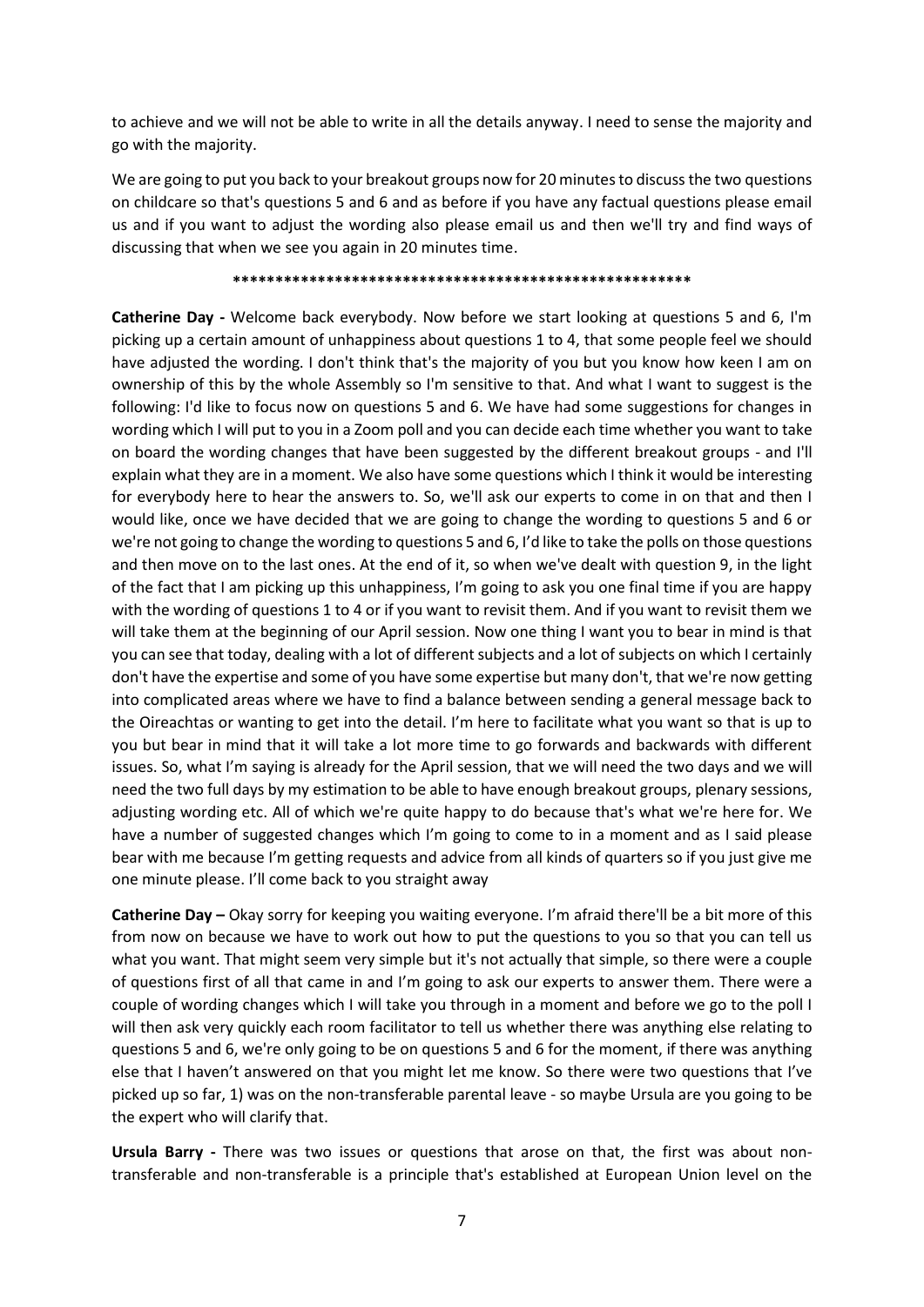directive of parental leave and that's translated into National Law in in different Countries and it really refers to the idea that we want to encourage sharing between parents. So for example a woman who has access to a certain amount of leave and a man does also, but the man leave can't be transferred to the woman it's only embedded in him so it's about trying to encourage the sharing of parental leave between all the involved parents.

The other question that was asked about whether we should have the level of parental leave and maternity leave and other on other kinds of payments, whether they should be linked to a person's salary and we reflecting on your views, we felt that it was better to look for increased payment level that would apply to everyone rather than some people getting higher parental leave because they're on a higher salary and others getting lower payments because they were on a lower salary level. So we were looking for an increase of the rate across the board which would be an inclusive approach, we thought, reflecting on your views.

**Catherine Day -** Thanks very much Ursula and then the second one was a question asking us to clarify publicly funded - does this mean publicly run and there was a suggestion then to change the wording to publicly funded to publicly run and regulated model and I think Helen you're going to explain what these different concepts mean, please.

**Helen Russell -** The issue is, we think that it's the public funding and public regulation that are the key things here, in most systems across Europe they have a variety of providers so it's not a 100% publicly run in any country, so you can have community providers for example or sometimes there's parentled centres. So, the key thing here is it's around the funding that is publicly provided and we're a very long way off. There would have to be a massive shift in terms of provision, and the system would simply not be capable of shifting from the system we have now to one that where it was provided fully by the public sector. The idea with this statement is that it's a move towards a publicly funded system. So this is to happen over the next decade, somebody also asked or one group asked whether this meant would it be totally publicly funded, so again this is something that even in the Scandinavian systems there is very often parent contribution and that would be very much subsidized and it would be linked to people's earnings. It's as i say that the way its stated here is that we will move towards a publicly funded model but that's not expected to happen overnight and the regulation I think by default that is the meaning of that is that it's publicly regulated.

**Catherine Day –** Ok, thank you, so we had some suggestions for changes in wording, we'll put them up on the screen in a moment but just to mention them quickly first. In 5a there was a suggestion that we would add the word accessible so we would talk about moving over the next decade to a publicly funded accessible and regulated model of childcare and secondly in question 5b where we're talking about the percentage of GDP to say to increase it from the current 0.37% of GDP to at least 1% by 2030, instead of saying 'by 2030' to say by 'no later than 2030'. So what I'm going to propose again in a couple of minutes is that we will poll you on whether you want the original text that we sent you on questions 5a and 5b or whether you want to revise them in line with the suggestions that have come from some of the groups. So we'll take a poll on that in just a moment but I just want to check with the facilitators from each group if we have answered all questions. I'm proposing to take three of the wording changes that have come from individual groups and seeing if the majority agree with them or not. Can I just ask the facilitators from each group very quickly and focusing only on questions 5 and 6 to tell me was there anything else that needed to be clarified?

So can we have facilitator from group 1 please?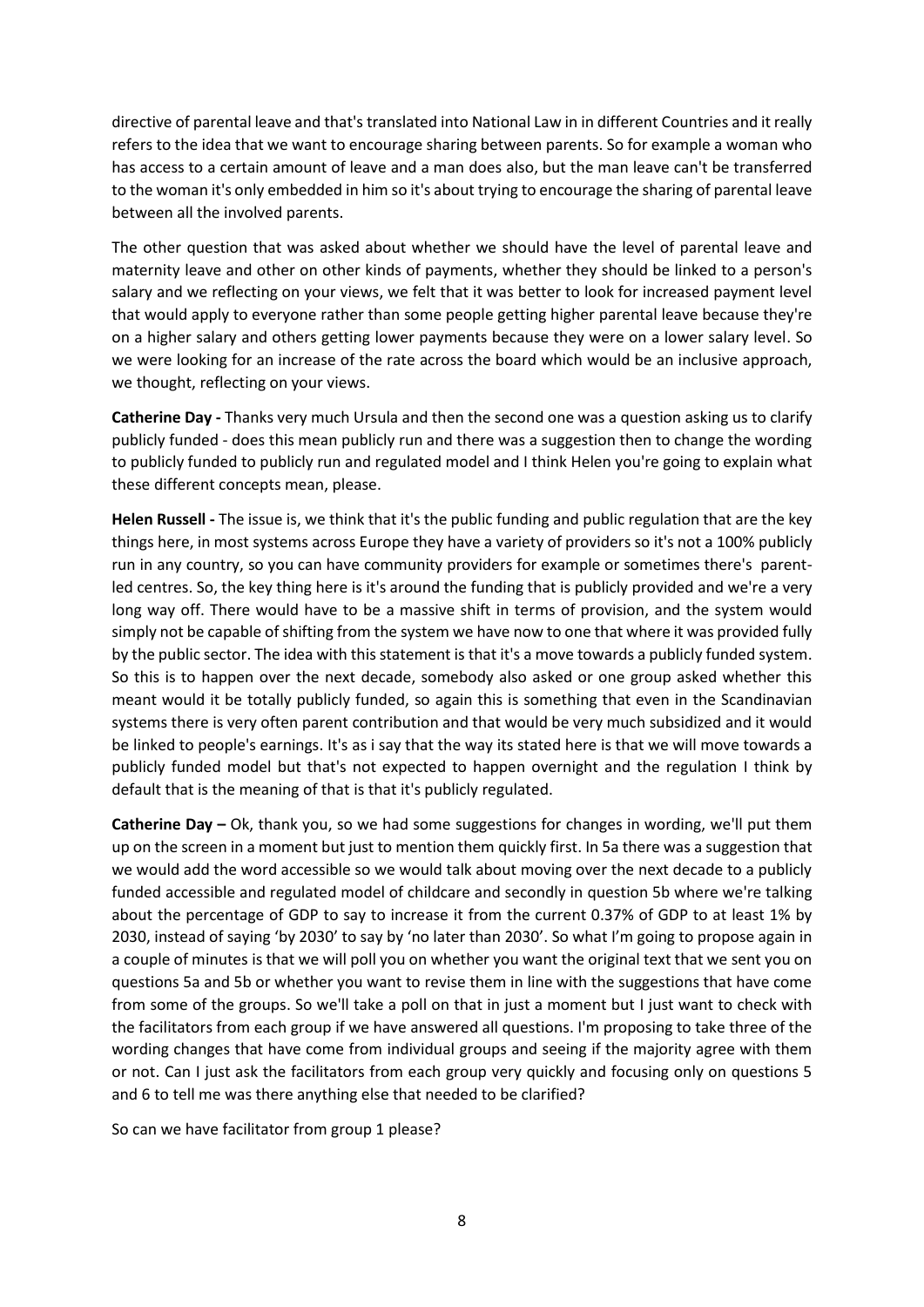**Facilitator 1 -** Thank you, you've addressed the proposed amendments that came from the citizens in room 1 and other questions were answered via the questions recorder.

**Catherine Day -** Thank you very much can I hear from group 2?

**Facilitator 2 -** Thank you chair, we've submitted the questions and thank you.

**Catherine Day –** Did you get answers back?

**Facilitator 2 –** Yes, we have been getting answers back

**Catherine Day** - Ok that's fine thank you group 3

**Facilitator 3 -** One question has been answered - one citizen suggested that, it had been suggested in the documents they received, the current problem was that childcare at the moment was over regulated and that there was a duplication of regulation and so he just felt that he wanted clarification on why a regulated model was included in this and then in respect of both 5a and b they refer to goals for the next decade, would it be possible to include both short-term and long-term goals?

**Catherine Day -** Thank you group 3 - group 4

**Facilitator 4 -** Thank you Catherine the questions were answered for group 4 just to reiterate that the question around decade was brought up by one person in the group and whether it could be slightly shorter and the wording for non-transferable just one person in room 4 thought that maybe that was forcing people to take leave.

**Catherine Day -** Ok I'm going to ask our experts to come back in on some of these questions that don't appear to have been fully answered- group 5 please.

**Facilitator 5 -** Thank you, group 5 we discussed a lot of the issues that were raised there and we ended up being happy with the wording of the questions as stated so thank you very much.

**Catherine Day -** Thank you - group 6

**Facilitator 6 -** Thank you, we had a query over the word publicly funded but we sent the query off, you seem to have answered that. There also maybe a change in the wording of the question itself and move over the next decade to a combined private and publicly funded and State regulated model. They wanted to change the wording of that a bit and we've sent you that so thank you.

**Catherine Day** - Thank you - group 7

**Facilitator 7 -** Thank you Chair there was a few questions and comments from group 7. First in question five and the comment was that to move forward with the structured timelines and targets over the next decade and for example not to sit on it for nine years and then be looking to implement it by year 10, so it should be fully implemented by year 10. On question 6 a question arose in relation to this question, as it specified that it related to the first 12 months of a child's life but it wasn't clear to some members of the group whether all of the different proposals in the different sections of question 6 all related only to the first 12 months of the child's life as well.

In relation to subsection c of question 6. It also wasn't clear to some members of the group whether lone parents would receive the same total leave - is this that they would receive essentially twice the leave of what one person would and would get in a married / family or a cohabitation. In that case what exactly is the definition of a lone parent? It seemed to some people that this shouldn't be included because in itself might be unequal, if it was proposed to give some people twice as much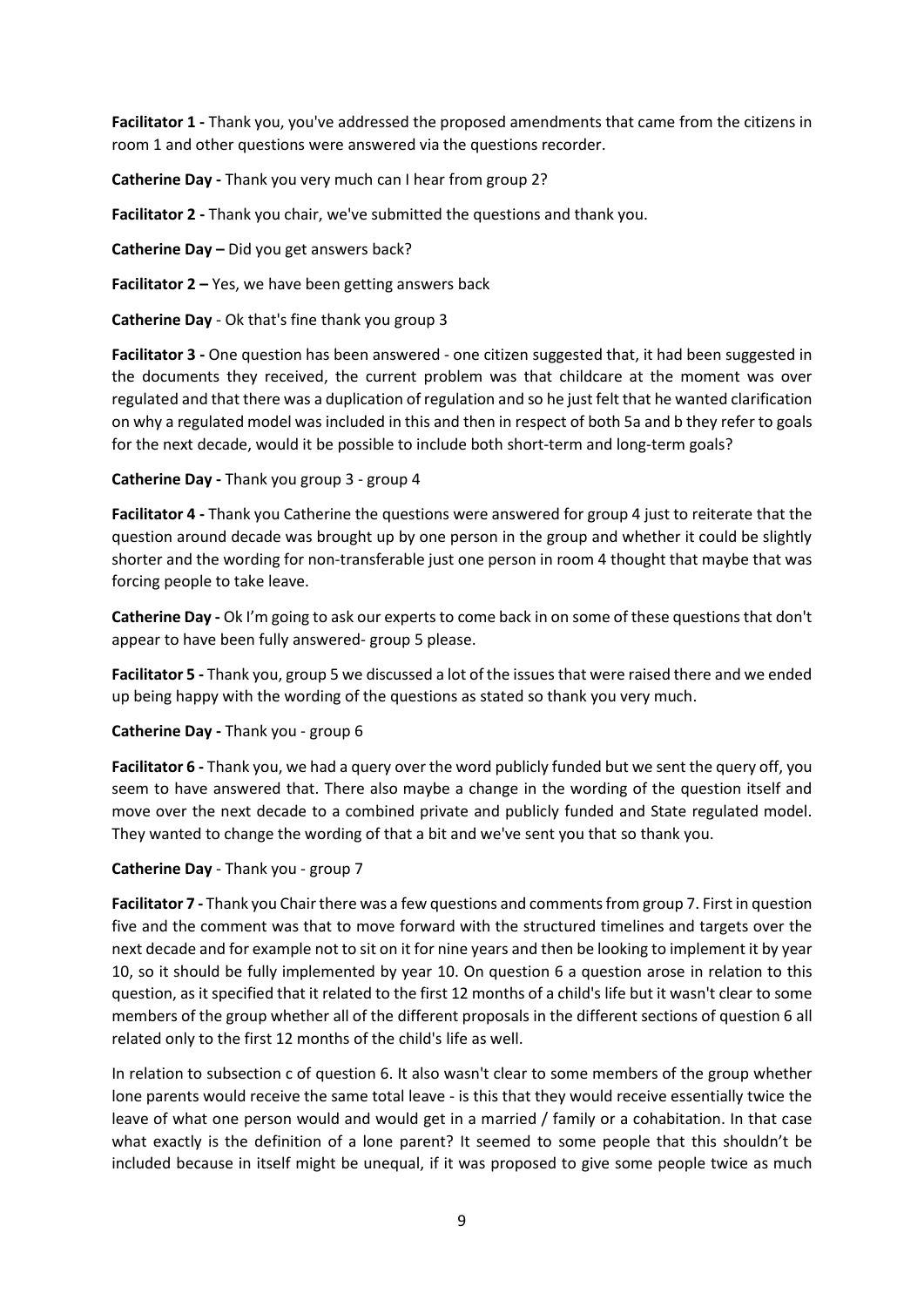leave. I think that's about it for the questions there were some additional comments but I think that in relation to section 6d there were some that said it wasn't clear. What meant and what they wanted was a guarantee that their position can't be changed and that they'd be reinstated and that there'd be an option to vote for that.

**Catherine Day -** Thank you - group 8 please

**Facilitator 8 -** Good afternoon Chair, most of the queries have been addressed, however the only one left would be 6a where it says covered the first year of a child's life and they would like or adoption to be added to that because it doesn't seem to take into consideration an adopted child.

### **Catherine Day -** Ok thank you group 9

**Facilitator 9 -** Thank you, most of the points were covered just again in relation to question 5a the members of room 9 were keen to see that it was more target date specific so over the next decade becomes for example with the 2030 measure on b and then there was just a general query in relation to 6d in terms of increasing payment levels. A number of members were wondering will these be State funded or would it be private companies expected to fund this as it would be a shared burden of responsibility.

**Catherine Day -** Ok thank you very much, can I ask our experts now to come in and clarify those various points - Helen can we start with you this time.

**Helen Russell -** So there was a question about the regulation and whether we have regulation in there, I think regulation is really important in terms of quality of care so we wouldn't want to take that out, but there was some discussion when during this session on childcare about being too many inspections you know from education and health and whatever but I think in discussing that we felt that was too much detail to go into in terms of recommendations so I think that was why we didn't specify that in any more detail there.

**Catherine Day -** Sorry Helen did you cover the question of adoption or adopted children, I think they are covered in the legislation so we wouldn't need to explain it here, but I'm not sure if you covered that?

**Helen Russell -** No I didn't know, I think Ursula might be doing that but that was a good question.

**Ursula Barry -** All of the legislation covers adopted Children in Ireland, all the leave for parents covers adopted children as well so we didn't feel the need to specify that. In terms of covering the first year of a child's life - 6a - paid leave should cover the first year of a child's life and that doesn't apply to all of the different leave systems for example parental leave can be taken at any time up to the child is age eight so we're not trying to limit when a parent can take parental leave but we want to prioritize at the same time the first year of a child's life. That the leave would be extended to cover that first year and other areas of leave cover other options as well in terms of the increasing percentage of the GDP.

Ishould say that the first 5 which is a Government program on Early Childcare and Learning has already committed to doubling from the 0.3 of GDP. They've already committed to doubling that by 2028. So we were looking to get to the full 1% and the new wording would be, by the latest of 2030. So we're pushing them and they are already making commitments in that in that vein, so we thought that in that sense we didn't need a shorter and longer term because the Government has already committed for 2028. So that's the way we looked at that.

**Catherine Day -** Have you covered the lone parent point?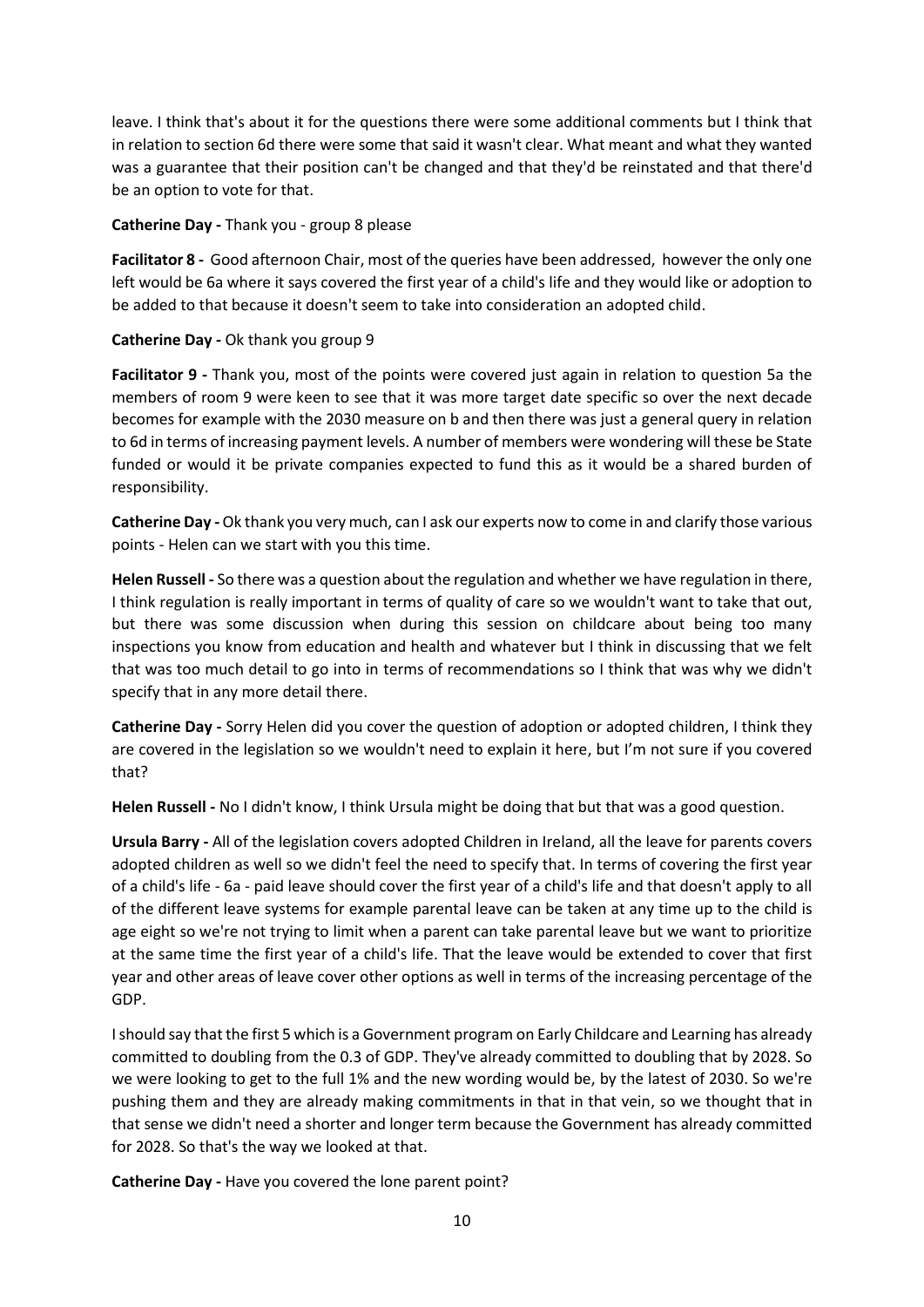**Ursula Barry -** The lone parent, we did envisage that a lone parent having 1 years leave in the first year of their child's life, that's what we envisaged and again that came up in both the submissions and in the presentations in the care section earlier on.

**Catherine Day –** On the Question on, I think it was Nóirín Hayes who talked about the over regulation of the private sector Childcare. I think by the wording that we have here, we are intending if it's publicly funded and regulated that there would be one regulatory model whether it's public or private. I think that would take care of that point that she raised.

Ok so there were one or two nuances there but let me try out on you because we're trying to find the best way all the time to reflect your views what I was doing in the last few minutes was trying to look at a revised wording for question 5 and what I have broken it down into is 5a and 5b, so Lena could you put up the revised slide for question 5a please.

Ok so you can see on the top the wording that you have been working on and then you can see on the question, under the heading of revised that we would propose to add the word accessible now. Some people said over the next decade, maybe that's too long, but given that Ireland has the most private sector Childcare in the EU so far, as i remember from the charts that we saw, I think it's not realistic to think that we would complete that move in nine years so I would propose not to change it because I think we want to make ambitious but also practical recommendations as to what can actually be achieved by the State and it will be a massive move to go from where we are today to what we are recommending.

Lena would you put up 5b please just so that we can see it I'll poll you individually on 5a and 5b but i just wanted you to see the two together.

I'm told that the wrong slide was put up that's not helpful but accidents do happen when you're trying to work under pressure and I think Jerry has pointed that out.

You are right, this is what I meant by bearing with us. It's quite difficult to do these things in real time but we'll get there if you bear with us so this is 5b. I hope this is right here we proposed two changes so we would put into at least 1% by no later than 2030. So we will go back in a moment to the correct version of 5a the original and the revised.

Ok so I think we have the correct version now of 5a so the proposal would be to add the word accessible publicly funded, accessible and regulated model of Childcare so what I'm going to ask you now is we'll put this up in the form of a poll could you put that up now please Darren, so here I'm asking you do you prefer the original version or do you prefer the revised version and we will go with the majority view whichever is the preference of both. I hope in the light of the explanations that those changes would reflect the mood of the Assembly sufficiently but let's check it and see. So if you can now click either for your choice, which is either the original text of 5a or the revised text of 5a and then we will draw the conclusions from the result of the poll so again be sure that you're clicking the right one and then press submit please.

Ok thanks very much and we have the result now, so Darren can you put the result up so we have 25% in favour of the original text and 75% in favour of the revised text so that's a very clear outcome and we actually have 91 people voting now there was one person who was in and out because of technical problems but who has now joined us. So just to explain why we have 91 people voting when we had 90 on the previous ones. In terms of numbers of people that's 23 people in favour of the original text and 68 for the revised. So that is very clear we'll come to 5b now please, Darren if you can put up the poll for the revised one here, thank you.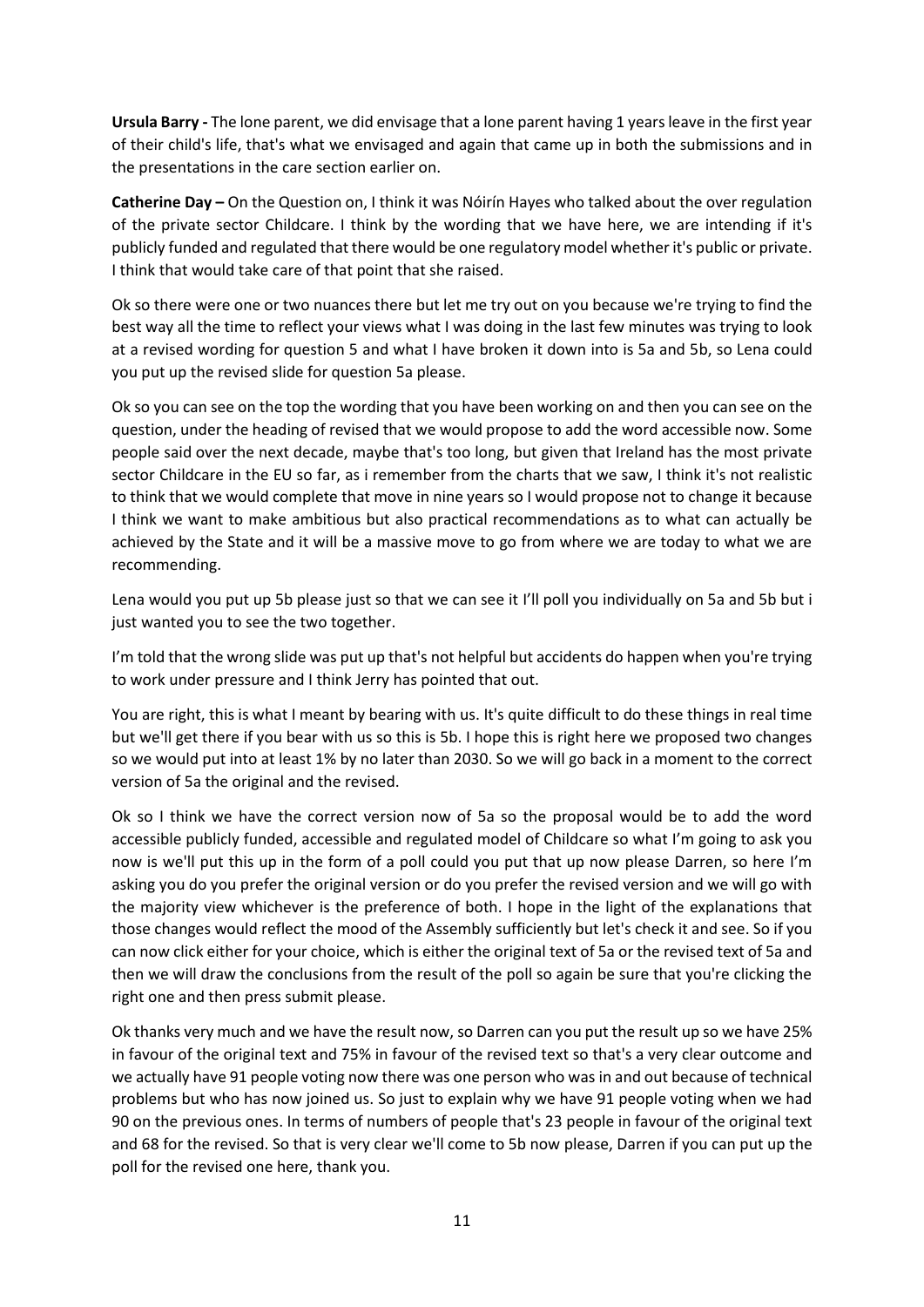We have 90 answers but we have 91 people so I'm just waiting a few more seconds for the last person if they want to vote or not.

Last one come in? Ok well then we will go with the result of the 90 votes so Darren can you show us that please. So more or less the same again 24% for the original text 76% for the revised text that's 22 people for the original text and 68 for the revised text so clear majority there.

Ok, that's excellent, they will go on the ballot paper now. Now we move to question 6, here we will take 6a and 6b separately we got questions about question 6 but we didn't get any draft suggestions for revised wording so we'll put the slides up for 6a first please Lena if you can put that up, paid leave for parents should cover the first year of a child's life and Darren can we have the poll please?

Ok so straightforward yes or no again make sure before you press submit. Ok we've 89 answers so we just need the last two people maybe to vote or maybe not as they'd prefer okay 90.

Ok so we have 91 votes registered on this, Darren can you show us the results please 82 and 9.

Ok so 90% in favour of 6a and 10% against that's 82 people in favour and 9 against. Thank you and then we come to 6b, thank you Lena, so this reads paid leave for parents should be non-transferable to encourage sharing of child care responsibility between parents. Ok Darren can you put up the poll please. Ok again we'll take your views on this and again be careful before you press submit. Ok so we're at 88 people voting we just need the last one or two, I see somebody wants us to have a 20 second timer but I think that's a little bit too rushed.

Ok so now we have 90 people have voted so we'll close the poll at that, Darren can we see the results please – 66 people for – 24 people against. Ok so on this one we have a more nuanced outcome we have 73% in favour and 27% against that means 66 people voted in favour and 24 against then we move to 6c and 6d that we're going to take together.

Lena can you put the wording up for us please, so do you agree that paid leave for parents should provide lone parents at the same total leave period as a couple and be incentivized by increasing payment levels to encourage increased take-up and then we'll go to the poll please. So here you're voting on two separate recommendations.

Ok we're at 89 again so can I encourage the last one or two people to vote now please.

Ok, I think we'll go ahead with the results of 89 votes on this, Darren can you put up the results please. Ok so we have 81% percent in favour of 6c and 19% against that's 72 people in favour and 17 against. On question 6d 79 people in favour of it being on the ballot paper 21 against and that's 70 people in favour and 19 against. Ok thank you very much now you'll have noticed that we're a little bit behind where we had perhaps optimistically thought we might be, but I think it's important that we take the time that's necessary to get this as right as we possibly can so we're going to put you back in the breakout groups now for 15 minutes to discuss the last three questions which are number 7, 8 & 9 and again I think if you want to propose changes in the wording please be as explicit as possible and email them to us and if you have questions do the same and then we'll do the same next time around we'll poll you on whether you want to revise the wording or not in the light of what's come from the groups and we'll try to answer the questions to the very best of our ability so we'll see you again in 15 minutes which will be at 4:05pm. Thanks.

**\*\*\*\*\*\*\*\*\*\*\*\*\*\*\*\*\*\*\*\*\*\*\*\*\*\*\*\*\*\*\*\*\*\*\*\*\*\*\*\*\*\*\*\*\*\*\*\*\*\*\*\*\*\***

**Catherine Day -** Welcome back everyone, like last time we have a couple of wording revisions proposed which I'll run through in a moment and we also have some questions. So I'm going to take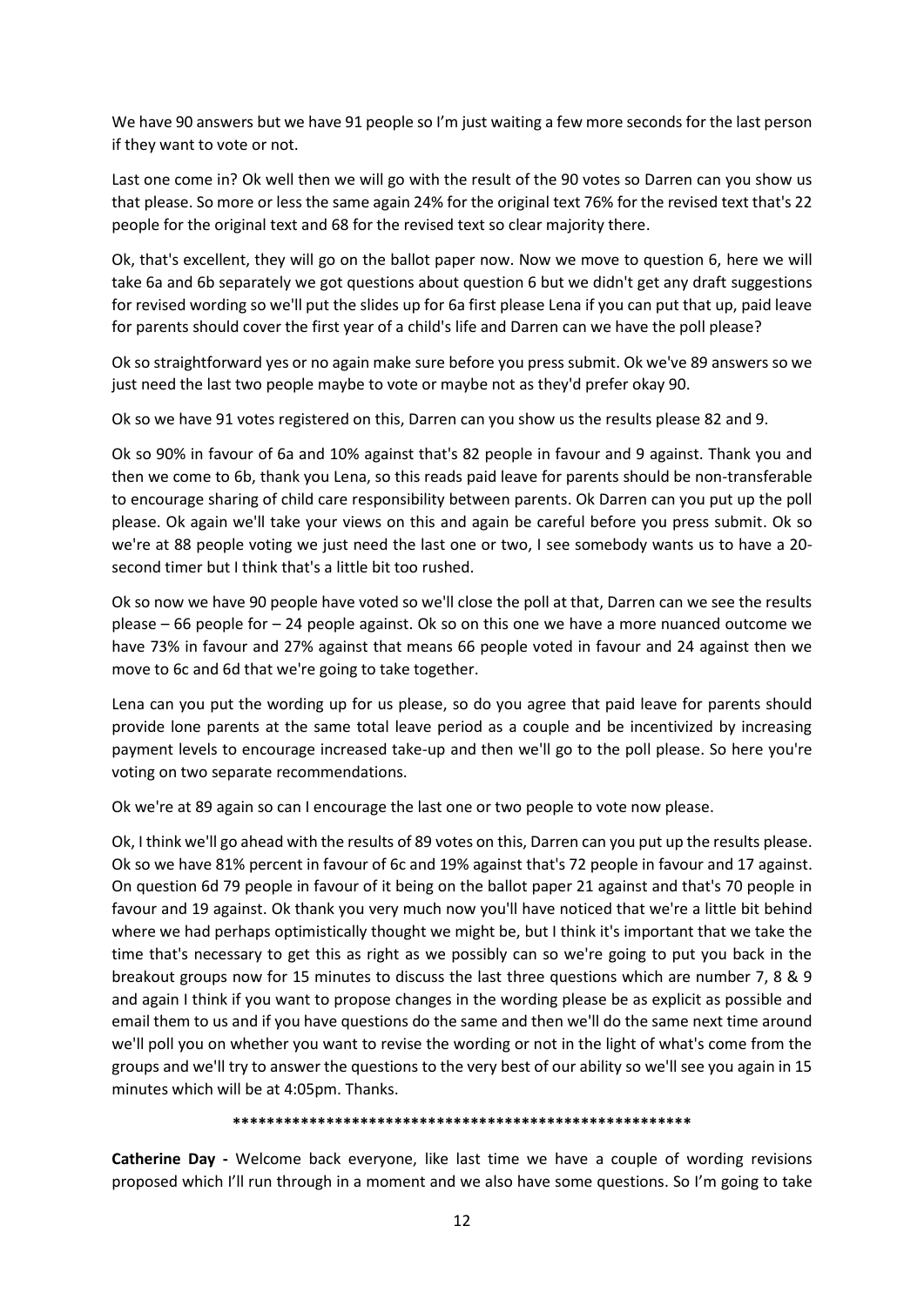the questions first there was a question about whether we should talk about index linking the home care budget in question 8b rather than putting in what we have in the current wording which is increasing. Emer I'm going to ask you to reply to that question please and explain the difference between index linking and increasing?

**Emer Smyth –** Yes, we have gone for increasing because in a way it's a higher bar because if you look at the latter half of the sentence it talks about growing demand but also reducing ratings, so index thinking on its own is unlikely to be sufficient to address that. We would need a kind of a boost in overall spend and there was another query on whether we should say reduce waiting lists and waiting times but in fact they're enmeshed so that if you reduce waiting lists anyone on that list will have a reduced time for service so for that reason we're not proposing changing 8b.

**Catherine Day -** Thank you very much and Ursula can I ask you to reply to the questions - what does person-centred financial support mean in 7b and what does home care packages mean in 8a?

**Ursula Barry -** They're actually linked together but person-centred in the first instance is the risk the care recipient would get the financial support and they would be able to choose the kind of care supports that they then want to engage with, but it's also based on assessment of needs and there's a principle that the health service would engage in an assessment of individual needs and provide support in a way that's most flexible for the care recipient to use in the way they see fit and in terms of home care packages that's a package of whether you get occupational therapy supports which are supports for equipment that make it easier to live at home in adapted living situations or whether you get home care and personal assistance hours so packages can be designed to fit the individual older person or person with the disabilities needs. It covers what equipment and personnel it might be, if you need 24-hour care or it might be you need just a couple of hours a day and so all of that's assessed and it's converted into home care package for each individual

**Catherine Day -** Ok and Ursula there is one other question I forgot - what statute regarding 8a and what statutory rights currently exist please?

**Ursula Barry -** This is very important because at the moment we have a statutory right to nursing care but we don't have a statutory right for home care, although that's been promised in new legislation so we want to encourage that and the thing about it is even though we have a statutory right to nursing care there's a shortage of spaces so there's still a limitation on what's available and what is important at the same time to establish the right to both home care and nursing care which this amendment is intended to do.

**Catherine Day -** Ok and on the question of whether we say increase our index link I see something going on in the chat line and the group which suggested it had suggested both increasing and index linking but I have the same reaction as Mary Clare in the chat Emer is that to some extent contradictory from what you explained?

**Emer Smyth -** Well I think that there is a risk that if given the option that the political will might be to index link which at the moment would result in a very small increase and certainly wouldn't be sufficient to meet growing demand and reduce waiting lists so it could cause confusion and perhaps be a hostage to fortune. It might produce the wrong result compared to what citizens are trying to achieve

**Catherine Day -** Ok so I'm going to just tell you where we would propose to take the suggested wording on board. I'm then going to go to the facilitators to ask them if there's anything that's not covered by the answers we've given and by the wording changes that we propose that the groups want to raise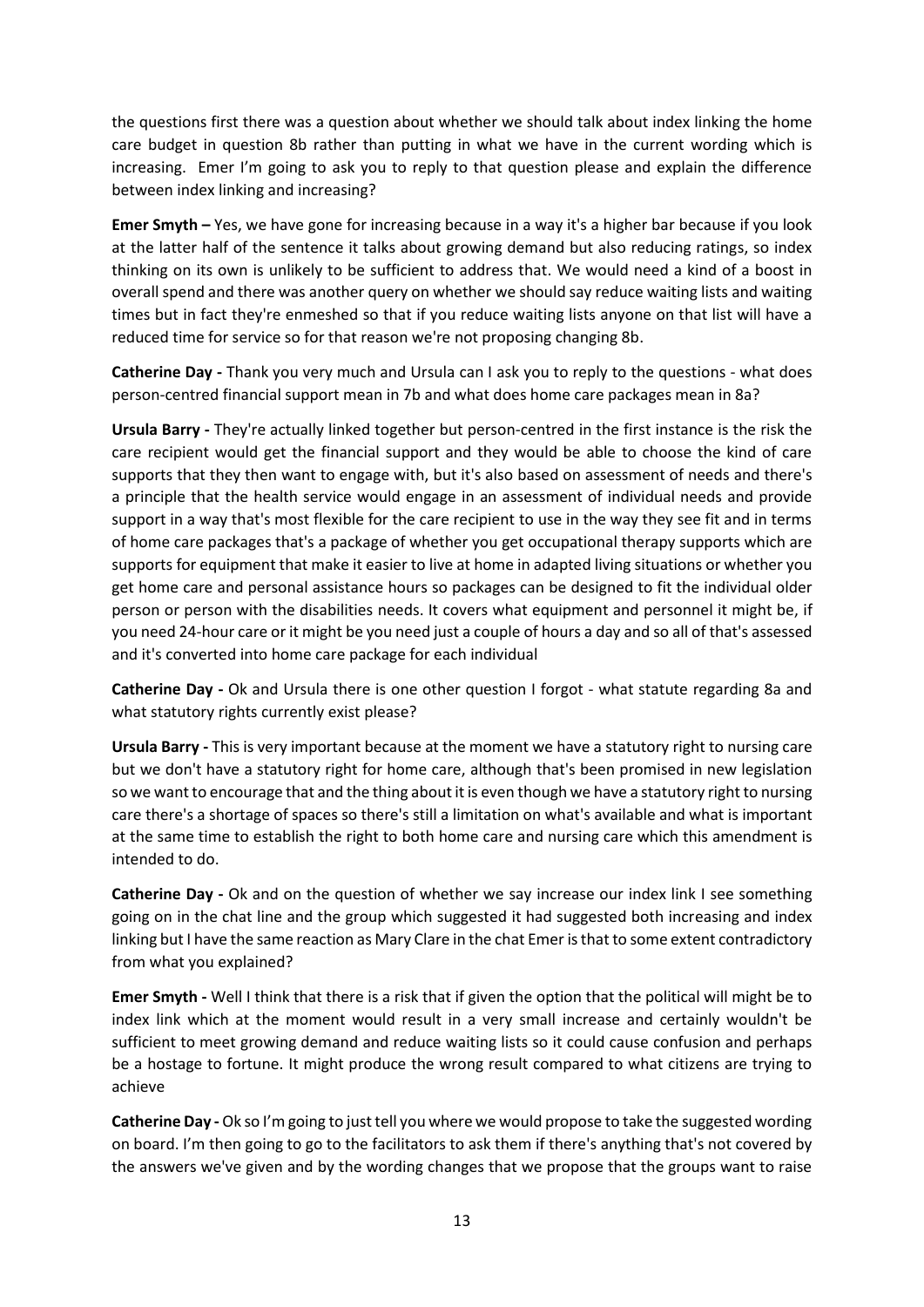and then we come to the wording so what I would propose to take out of what you've sent us is in 7c that we would keep the text as it is being able to participate as fully as possible in decisions on their care needs and then add based on principles of fairness, respect, equality and dignity and in 7d which currently reads be facilitated if their choice is to be cared for at home – change this to saying be facilitated as much as possible if their choice is to be cared for at home.

Now we'll come back to putting that up on the screen for you in a moment when we're asking you to choose, but I just want to hear from the facilitators whether there is anything else that I haven't mentioned or that we haven't clarified and that was raised in the group, so I'll go in the opposite order this time around can I come to group nine first please?

**Facilitator 9 -** thank you Chair - Ursula has clarified most of what the members in room nine had comments on, there just was one question on 7d care for older persons and persons with disabilities should be facilitated if their choice is to be cared for at home the suggestion amongst the members was that this should be extended to say should be facilitated and resourced if their choice is to be cared from home.

**Ursula Barry -** We have incorporated that

**Catherine Day –** Yes, I think I didn't read that out but we're proposing to take that on board as well so that would take care of that thank you.

**Facilitator 9 -** Just on the point on 8b and the thought process behind having index linking and increasing, in the same, was that the index linking would at least give a protection or a benchmark position.

**Catherine Day -** Well actually, at the moment it would go negatively, it would mean a reduction because we have the consumer price index is falling and I don't think that's what anybody means to achieve. I think the word increase is better for that reason thank you. Thank you very much group 8 please

**Facilitator 8 -** Good afternoon chair we note that 3 points that you've raised were points from our room and the wording for 7d they had 'be facilitated if their choices be cared for at home as far as practical, so as much as possible', I think, it's the same thing so well that's everything from Room 8, Thank you Chair.

**Catherine Day -** Thank you and group 7

**Facilitator 7 -** Sorry Chair, some technical issues. I think everybody was happy with the contents of the questions and there was one slight comment in relation to one of the questions and that is 'Accessibility in the home should also be supported' but I think it was acknowledged that there is some kind of a provision for that already in there.

**Catherine Day -** I think so - Ok thanks very much group 7, group 6

**Facilitator 6 -** Thank you chair, so again, I think you've already answered this - 7d they wanted to add in at the home we asked for clarification on it and the questions has been sent but we also want to add in where possible and if practical just to the end of that sentence and under question 9 at the end of the sentence where it says reapply for support take out the wording when a person turns 18 and put in regardless of age and that's us thank you very much.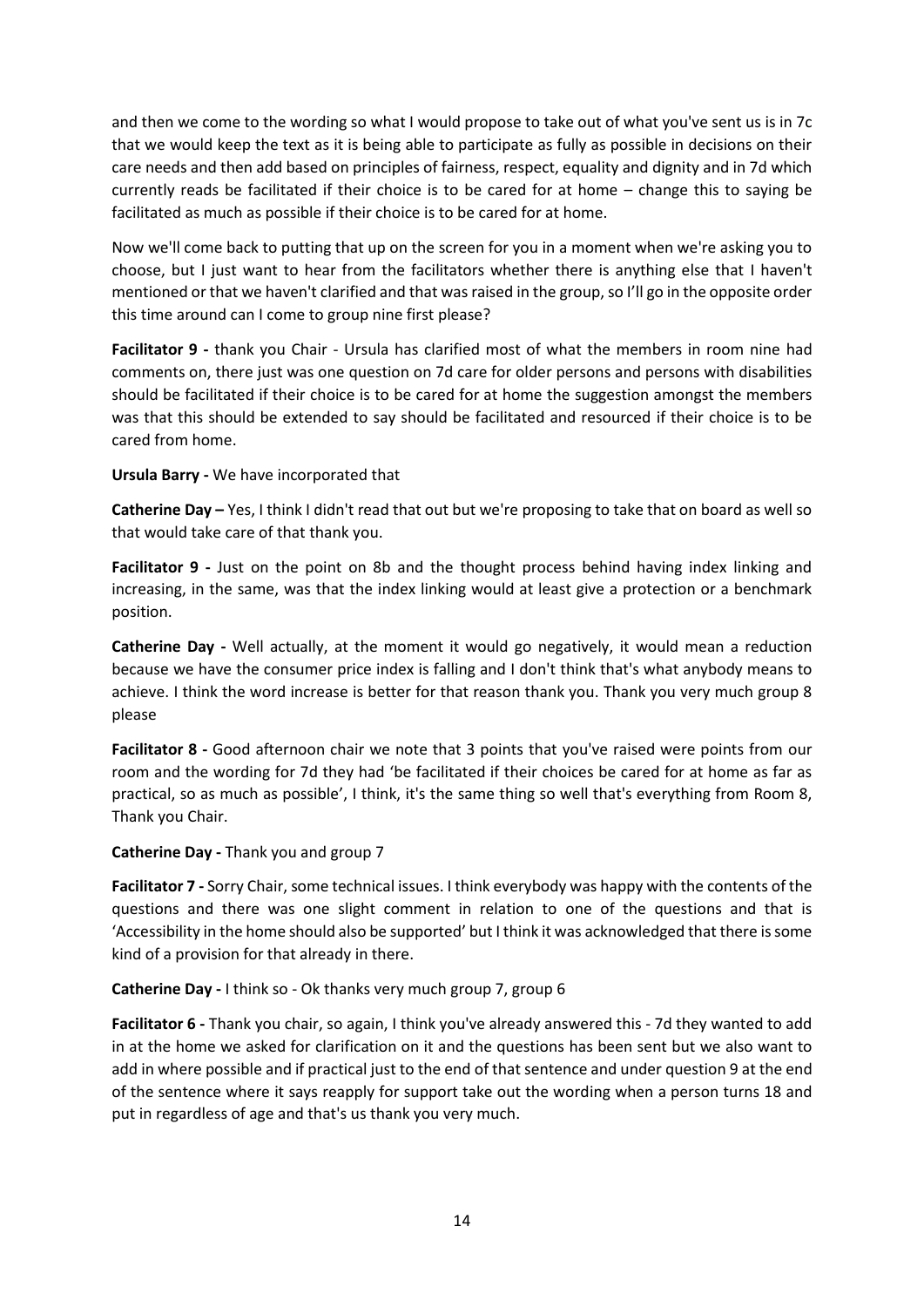**Catherine Day -** Ok well I think the wording that we're going to propose as much as possible covers that requirement. Thank you. I have to say I don't really see the difference between or the significance of when a person turns 18 that's when all the services in the state change regardless of age is slightly different and I think the point we're trying to get at is when you move from being considered to be a child to being an adult that is the moment when everything falls apart and you have to reapply all the time. So I think we should stick to that, that was the pitch made very passionately by the father of the two adult girls that he has to look after, if you remember back to then.

**Facilitator 6 -** Ok I think it's where my group were talking about was that when person turns 65 when they come to pensionable age they then go into older person services and just maybe to keep it fairly seamless, that's why they didn't want a particular age number to be put in there but they were very mindful of that when somebody turns 18 that they continue the transfer to adult services seamlessly. So that's where that came from.

**Catherine Day -** I think in terms of conveying a clear message back to the powers that be it's important to highlight this gulf that seems to open up at age 18.

**Facilitator 6 -** Ok thank you

**Catherine Day -** Thank you, group 5 please

**Facilitator 5 -** Thank you group 5 were happy with the questions we did have some discussion around the same points as the other tables but that the words as fully as possible in part 7c kind of deals with any uncertainty that might exist around part 7d but the group were happy with the questions.

**Catherine Day -** Thank you very much, group 4 please

**Facilitator 4 -** Catherine group 4, the citizens were happy with the questions, there was just a clarification sought around the word facilitated in 7d it was more a confirmation that it did include an independent advocate and to make sure that it is people or person focused, maybe non-verbal disabilities and older persons.

### **Catherine Day -** Thank you very much, group 3 please

**Facilitator 3 –** Yes, the citizens in group 3 were happy with question 7 and 9 in respect to question 8 this is on the assumption that the means testing currently in place would remain in place and also in question 8b a question arose as to why the time limit and they believe this was 2030 was removed from a previous version of this question - this is a question to the Secretariat?

**Catherine Day -** This is in relation to 8b home care

**Facilitator 3 -** Yes

**Catherine Day -** I wonder if there's a confusion between that and the previous question. We will try and get an answer on the chat line to that. Group 2 please?

**Facilitator 2 -** Thanks Chair 1 question under 7d was in terms of, If there would be any limitations regarding facilitation of an individual care at home so that was a question and in relation to suggestions in terms of wording one of the citizens made a suggestion, instead of the use of older people could the word seniors be used? Then 7a to add at the end of that, 'based on regular ongoing review' the point that was being made was that care wouldn't be based on a moment in time and should be ongoing. After 8a the inclusion of provide a statutory right for and the timely approval of payment for home care packages as well as nursing homes and then add an additional part c under 8a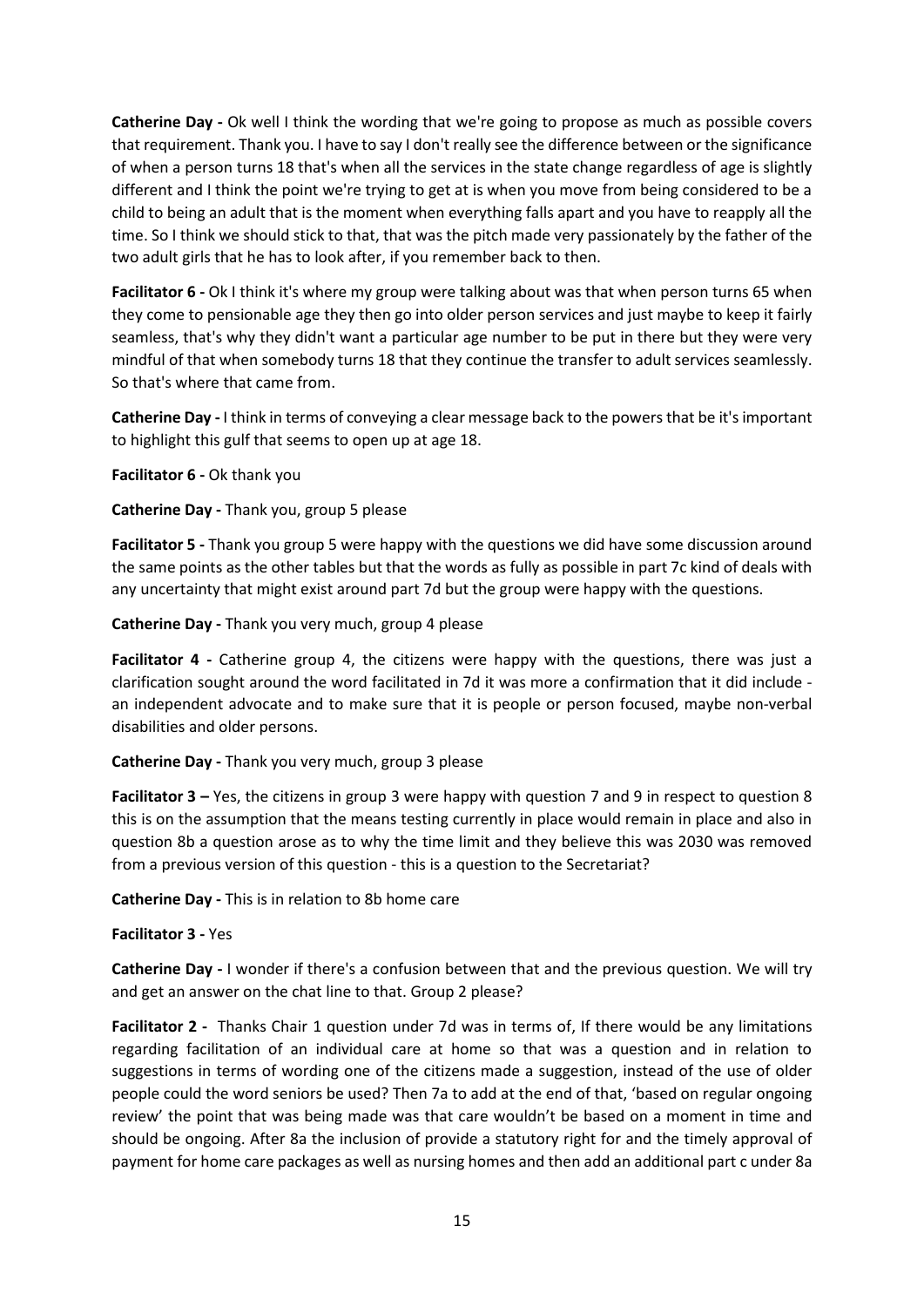of which the suggestion being - improve coordination between State Agencies and this should be seamless. So those were the four suggested changes from the citizens at group 2.

**Catherine Day -** Thank you very much - I think we've clarified back to you that the term older persons is what's widely used in legislation and internationally so I think we'll stick with the widely used term and the other point seemed to me to be descriptive and I can understand the sense behind them but I think now we're getting into too much prescription in the recommendation. I would say that we have to find a balance between having a clear recommendation and writing in so many sub-clauses that the punch of the message gets lost. I think we're taking up the main part of that in the changes that we're proposing. So Group 1 please.

**Facilitator 1 -** Thank you Chair the citizens in group 1 were broadly happy with the wording subject to the two changes that you mentioned in respect of 7c and 7d

**Catherine Day –** Ok! Was there one question there that came up we didn't answer?

**Mary Clare O'Sullivan -** The 2030 question

**Catherine Day –** Yes, The only reference in the previous recommendations 2030 was in relation to Childcare. We didn't have it in this set of questions. So it hasn't disappeared for any strange reason.

Ok so let's now go through questions 7, 8 & 9 for question 7a and 7b we are not proposing to make any changes so let's put the questions on the screen now please Lena.

Ok so these are the questions that we're going to poll you on now they are not changed from what you have already seen because we've explained centred and that was the only question that came up here so can we move to the poll now please Darren?

Ok so can you now say yes or no to having question 7a and 7b on the ballot paper in April please and again take your time and be sure what you're voting before you submit?

Ok so we have 87 people have voted, I think we have one or two people have had to leave us given the overrun which is understandable. I'll just wait a few seconds longer if somebody else wishes to vote.

Let's see are we at 89 now. Ok so we'll close the vote now at 89 and Darren will you show us the replies please?

Ok that's fairly convincing 98% for 7a which would be 87 people in favour 2 against and for 7b we have 94% in favour 6% against and that translates as 84 people in favour and five against okay so now we're going to come to doing 7c and 7d separately.

Ok so let's have 7c on the screen please Lena

Ok so here you can see the changed wording in c we're proposing to add the words based on principles of Fairness, Respect, Equality and Dignity

Ok so can we now come to the poll please Darren?

Ok, so here as before you have the choice between the revised wording and the original text please vote for one of them do you prefer the original text or the revised text and again think carefully before you press submit

Ok we have 87 votes in, I'm just taking last few seconds if there's anybody else still with us who wants to vote.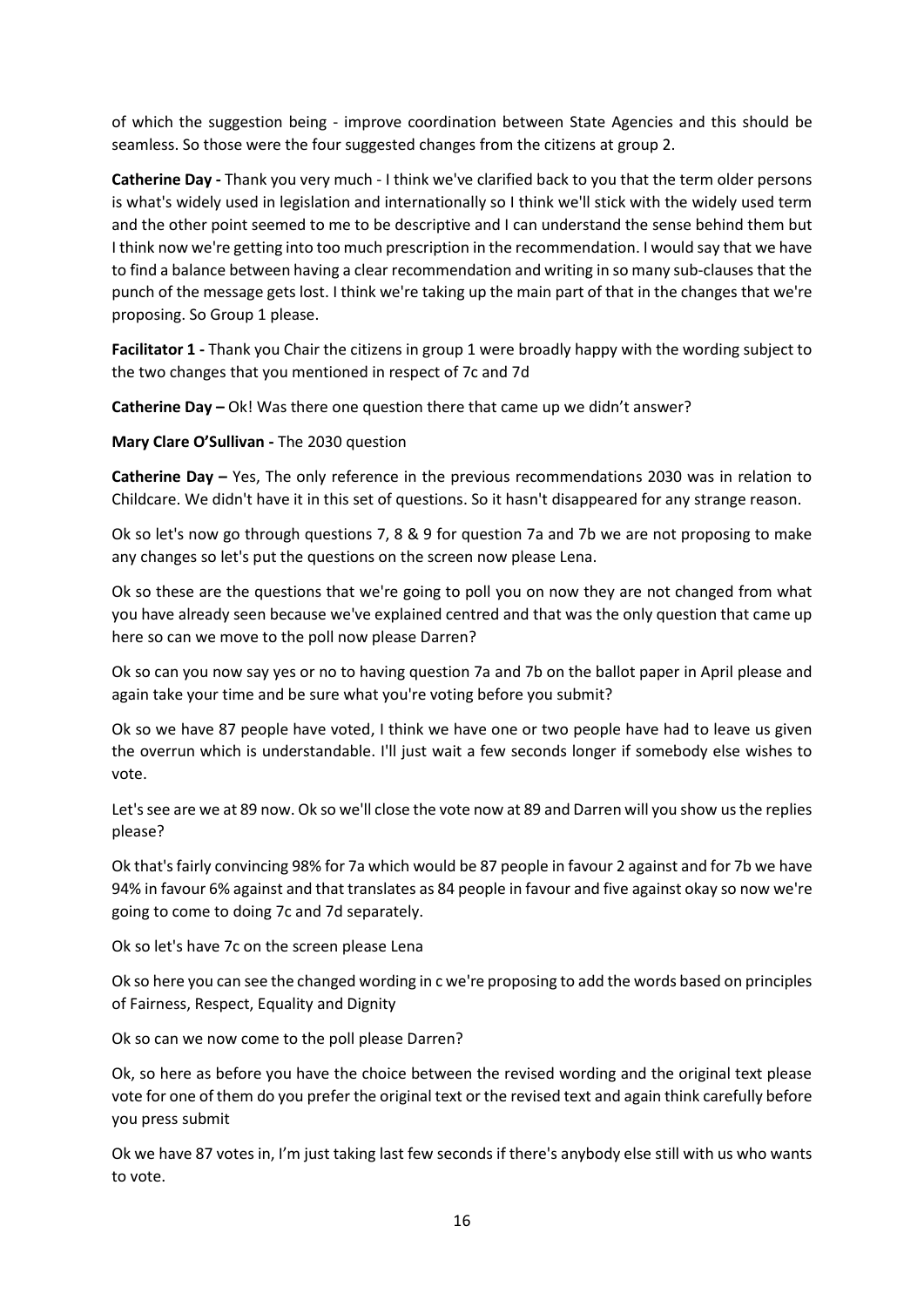So we're going to close the vote with 88 votes can you show us the results Darren?

Ok, so that's very clear 19% for the original text 81% for the revised text that's 17 people for the original text and 71 for the revised one.

Then we'll come to the wording of 7d please Lena and here we have two changes to the original text so we would now add in the revised text be facilitated and the new words would be and resourced as much as possible if their choice is to be cared for at home, so Darren can we go to the poll please?

So same format again do you prefer the original text or the revised text

Ok we're up to 88 again if there are any last votes to come in please make them now

Ok, I think we'll close the poll on 88.

So here we have original text 25%, revised text 75% and that's 22 people for the original text and 66 for the revised so again a clear result and now Lena will come to question 8 please.

So here for the reasons that we explained about not changing the word increasing because we have a hope of getting it increased – the word indexing would actually currently mean a reduction - we're proposing to leave the original text as it is so can we please come to the poll now Darren?

Ok, so here we're asking you to vote together on 8a and 8b again be careful which box you click and then press submit please.

Ok we have 85 replies in at the moment so if there's a few people still making up their minds you have a little bit of time to complete the vote please.

Ok we have 86 votes in so I think we'll close the poll on that, because i'm not sure how many people have had to leave us? So Darren can you show us the results please? Oh that's very clear we have a 100% for 8a which is obviously 86 people and we have 98% for 8b which is 84 people and 2 people against.

I see Liam O'Reilly saying it's our first landslide okay that's an historic moment and now we come to question 9 please Lena if we could put that on the screen?

Ok, so this one has not changed either can I ask you whether you agree or disagree that this question should go on the ballot paper in April, so Darren can we have the poll please?

Ok we have 87 votes in, I think we will close the poll at that! Do you agree question 9 should be on the ballot paper 97% in favour 3% against that means 84 in favour and 3 people against.

Now you think you might be finished voting now but we have one more question to take. I think that again we found the right way to work together and to be able to take your input on board and to hopefully answer the questions that you have. So I would like because the members ownership is so important for all of this to be really the valid view of you all. I'd like to come back to the start of the afternoon and I'm going to take a poll now on whether you want to revisit the wording of questions 1 - 4 or whether overall you're happy with the outcome as you have already indicated earlier today. So Lena could you put the slide up please?

I think this is the only way of doing it, to test the mood of the Assembly each time and then to go with the majority so if we could look at the slide we have put up on the screen now.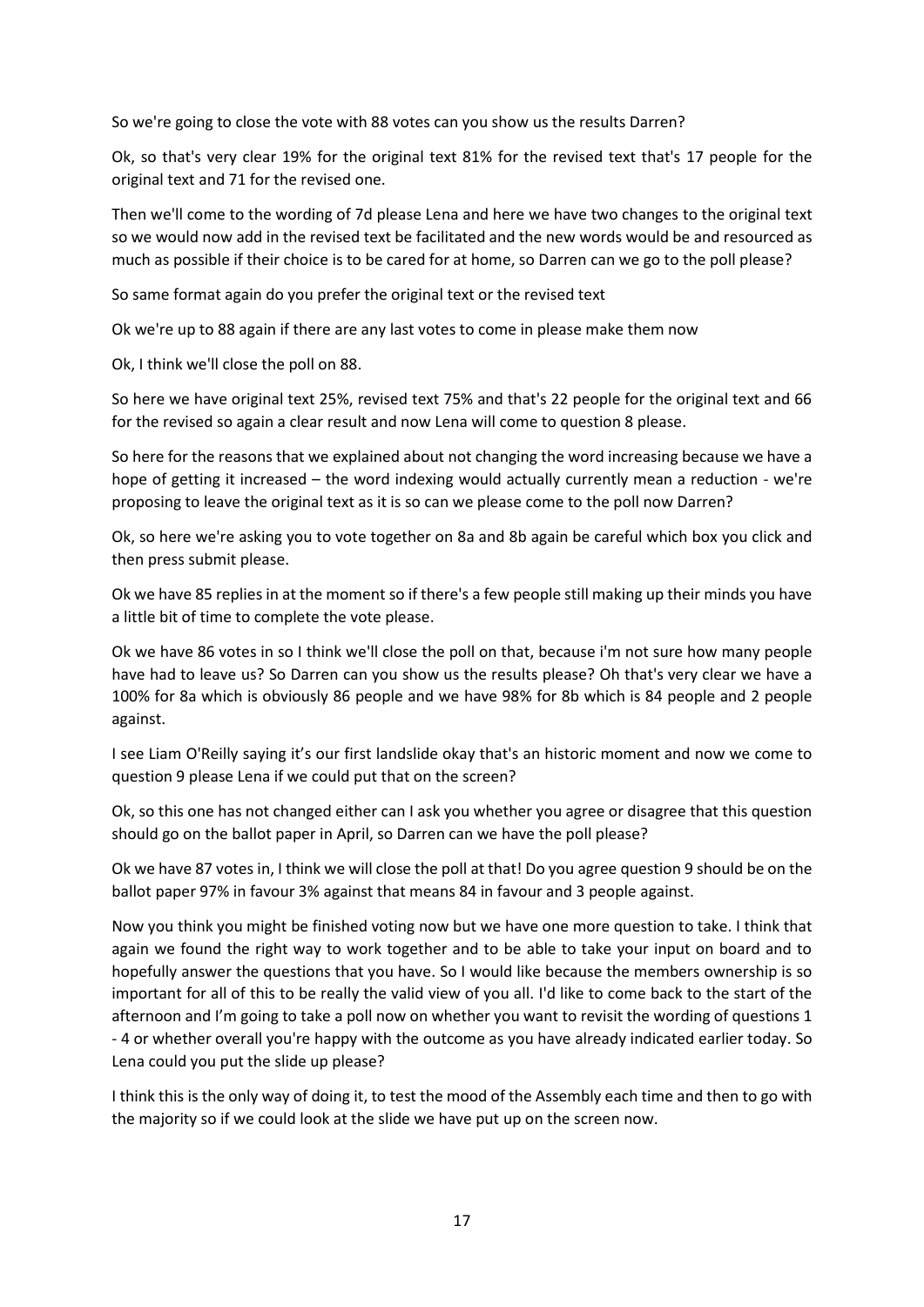Ok, so the question that we would ask you, I think is the clearest way of phrasing it! Do you want to return to the wording of questions 1- 4 at our next meeting or do you want today's agreed wording to go on the ballot paper?

So you'll have a choice of clicking between return to the wording at the next meeting or today's agreed wording to go on the ballot paper and Darren can you put the poll up now please okay so here you have a choice of coming back to the next meeting to look at questions 1 - 4 again or go ahead with what was agreed today so take your time think about it and then click one or the other and then press submit please.

Ok so we have 86 votes in so if there's anybody still there who hasn't voted, I think it's important that you express your opinion now please we'll give you a few more seconds.

Ok so we're going to close the poll on the basis of 86 responses, Darren can you show us the results please? Ok so return to wording at the next meeting 35% agree and stick with what we agreed today 65% and that is 30 people want to go back but 56 want to go ahead.

So I think we have to follow the majority and we will consider the wording of the ballot papers  $1 - 4$ now closed. If you can bear with me for just a few more minutes I have a couple of other announcements to make. First of all let me thank you all for another excellent day's work, we now have two sets of ballot papers ready for voting on in April the one on the Constitution and the one on Care.

You could see today that it is going to be a little bit more complicated and time consuming because we need to go from breakout groups into plenary look at revised wording and go back again but I think now that we have found a good way to work and we're already working on preparing the draft ballot papers for the next time. We will meet on the 17th and 18th of April again and there's a lot to go through so we've decided to break them into 2 bits of work.

First of all we will send you some draft recommendations on the topics of Leadership, Gender, Norms and Stereotypes and then some cross-cutting recommendations on Equality that would be one block of work.

The second block of work would deal with Work & Social Protection and Gender-based Violence so you'll be getting two packages from us. Our plan is to send you the first draft ballot paper for your feedback on the 19th of March. So just following St Patrick's Day and we'll give you a deadline to get this back to us with your comments and suggestions by the 23rd of March.

You don't need to write all this down we'll send it to you in writing again can I encourage the maximum number of replies, like the last time, it really does help to get the recommendations into reasonably good shape for our final meetings. The more that you contribute to the discussion the better. Then the second ballot paper you will get on the 26th of March with the deadline of the 30th of March and both times we will be using survey monkey to get your comments on that. So when we get your comments back we will revise both sets of ballot papers on the basis of your replies and then we'll send them back to you on the 11th of April and that means that you would have one week before we meet again on the 17th and 18th of April.

Now I know this might seem like a lot of extra work but it really is the final push as we're getting very close to the end of the process now and we won't be sending you any new presentations by video but we will be sending you a couple more videos, one will be on the voting system.